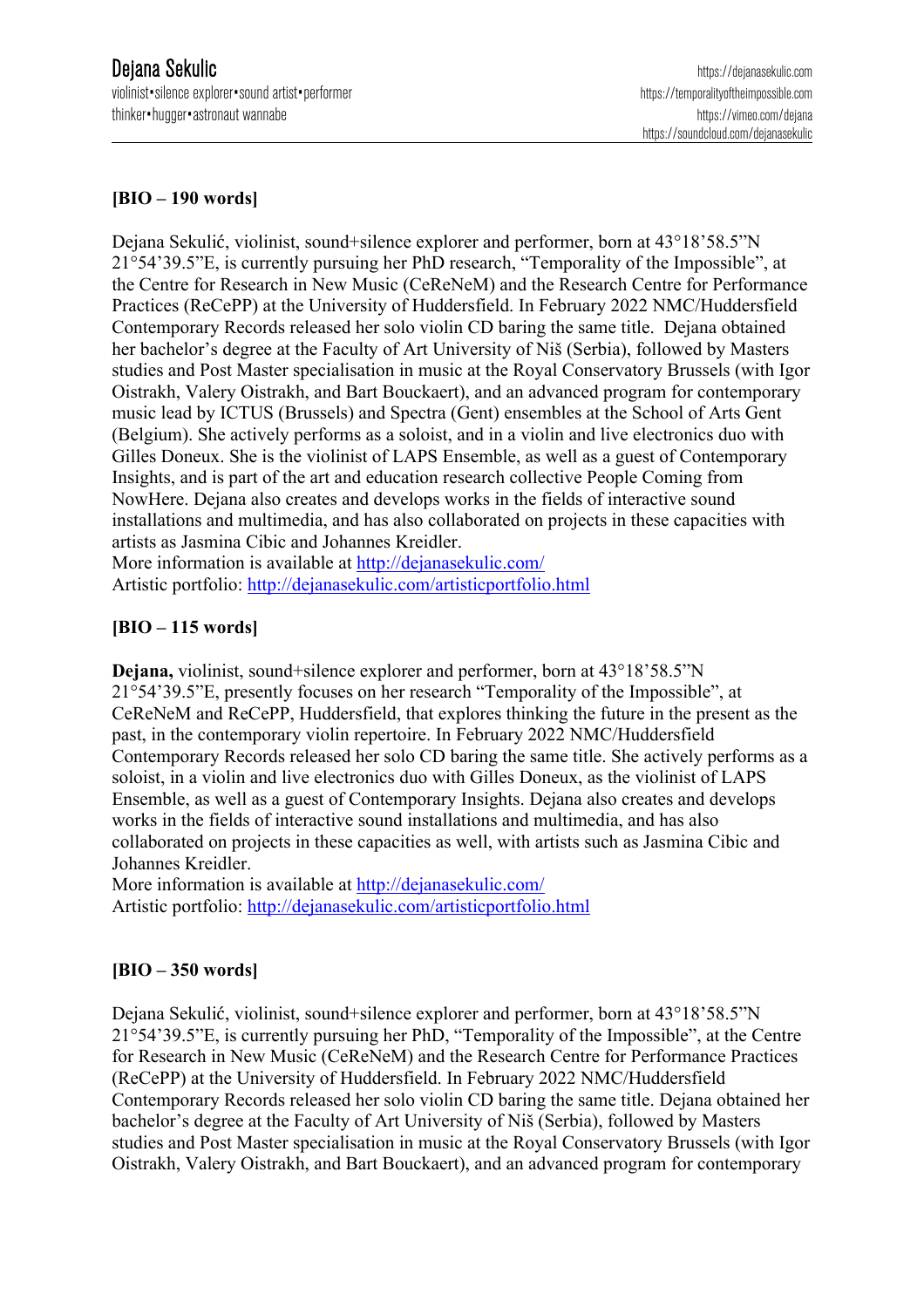violinist•silence explorer•sound artist•performer https://temporalityoftheimpossible.com thinker•hugger•astronaut wannabe https://vimeo.com/dejana

music lead by ICTUS (Brussels) and Spectra (Gent) ensembles at the School of Arts Gent (Belgium).

She actively performs as a soloist, in a violin and live electronics duo with Gilles Doneux, as the violinist of LAPS Ensemble, as well as a guest of Contemporary Insights, and is part of the art and education research collective People Coming from NowHere. Dejana also creates and develops works in the fields of interactive sound installations and multimedia. She also collaborated in these capacities with Jasmina Cibic, on occasions of works "NADA: Act I" (as performer, composer, and instrument design) and "The Gift" (as performer and composer), as well with Johannes Kreidler in "Selbstausloeser" and "20:21 Rhythms of History" (as stage designer and 3d animation/CGI).

She learned, worked, and collaborated with musicians and composers (in different occasions and capacities) such as Igor Oistrakh, Valery Oistrakh, Ruggiero Ricci, Vladimir Spivakov, Eugenia Tchugayeva, Graeme Jeannings, Barbara Maurer, Tom Pauwels, Peter Ablinger, Filip Rathé, Philip Thomas, Catherine Milliken, Liza Lim, Clara Iannotta, Rebecca Saunders, Johannes Kreidler, Aaron Cassidy, Dario Buccino, Claude Ledoux, Jean-Luc Fafchamps. During this time, she has been performing regularly in Belgium, as well as in Germany, Switzerland, UK, France, Italy, Slovenia, Serbia, Austria, Spain, Bulgaria, Portugal, USA, and China. Her recent performances include concerts at the hcmf// festival (UK), the "ArsMusica" International Contemporary Music Festival (Belgium), Darmstädter Ferienkurse (Germany), LOOP Festival (Belgium), TRANSIT Festival (Belgium), "Museum Night Fever" (Belgium), BigBang Festival (with ICTUS+GAME). She regularly premiers new pieces both from the solo violin contemporary repertoire, and chamber music and ensemble repertoire.

More information is available at http://dejanasekulic.com/ Artistic portfolio: http://dejanasekulic.com/artisticportfolio.html

## **[BIO – 580 words]**

Dejana Sekulić was born on 43°18'58.5"N 21°54'39.5"E where her musical education started in the Musical School, under the supervision of professor Branislava Petrović Marković. Their cooperation lasted until Dejana graduated at the High School for Music "Vojislav Vučković" as the top student of her class. After that she went to study in the class of professor Igor Aleksić at the Faculty of Music at the University of Niš, where again she was ranked as a top student. She continued her studies and obtained Masters degree and Postrgraduaat in Music on Royal Conservatory of Brussels, while studying under guidance of professors Igor Oistrakh, Valery Oistrakh, and Bart Bouckaert. After these studies, she became part of the advanced fellow program for contemporary music of the ICTUS (Brussels) and Spectra (Gent) Ensembles at KASK+Conservatorium School of Arts Gent.

She learned, worked, and collaborated with musicians and composers (in different occasions and capacities) such as Igor Oistrakh, Valery Oistrakh, Ruggiero Ricci, Vladimir Spivakov, Eugenia Tchugayeva, Marc Danel, Ilan Gronich, Mihail Grube, Angel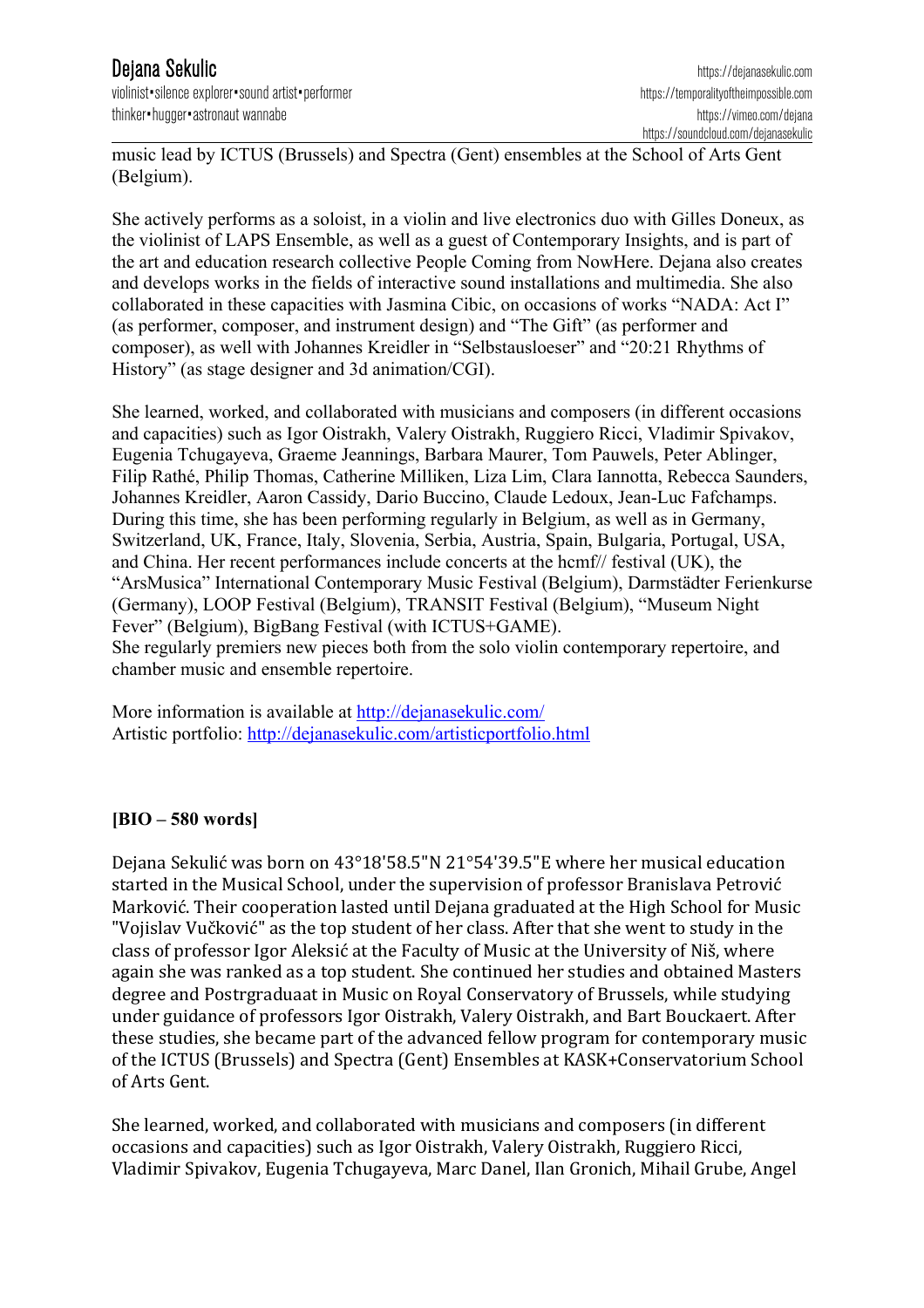violinist•silence explorer•sound artist•performer https://temporalityoftheimpossible.com thinker•hugger•astronaut wannabe https://vimeo.com/dejana

Stankov, Graeme Jeannings, Barbara Maurer, Tom Pauwels, Peter Ablinger, Filip Rathé, Bram Bossier, George van Dam, Pieter Jansen, Philip Thomas, Catherine Milliken, Liza Lim, Clara Iannotta, Rebecca Saunders, Johannes Kreidler, Aaron Cassidy, Dario Buccino, Claude Ledoux, Jean-Luc Fafchamps.

During this time, she has been performing regularly in Belgium, as well as in Germany, Switzerland, UK, France, Italy, Slovenia, Serbia, Austria, Spain, Bulgaria, Portugal, USA, and China. Her recent performances include concerts at the  $hcmf$  / festival (UK), the "ArsMusica" International Contemporary Music Festival (Belgium), Darmstädter Ferienkurse (Germany), LOOP Festival (Belgium), TRANSIT Festival (Belgium), "Museum Night Fever" (Belgium), BigBang Festival (with ICTUS+GAME), Epidaursu Festival (Croatia), "Constantinus Festival" (double violin concertos with Valery Oistrakh), concerts in Flagey (Brussels) and the MiM (Musical Instruments Museum, Brussels), deSINGEL (Antwerpen). Beside solo and ensemble performances, very wide and vivid chamber music engagements, her work with several orchestras has also being noted through time. She played with "Constantinus Chamber Orchestra" from Serbia, Symphony Orchestra of Niš, Brussels Philharmonic Orchestra, "Timur und seine Mannschaft", SymphoniaASSAI.

Dejana regularly premiers new pieces both from the solo violin contemporary repertoire, and chamber music and ensemble repertoire.

She was the founder, musician and member of artistic council behind "deACT", 2010 collective that gathered eight musicians for performing, in different combinations, chamber music repertoires as well as new and special projects. She also did several recordings for both Serbian and Italian radio and TV broadcasting companies.

Dejana is the violinist in LAPS ensemble, ensemble that works with combining acoustic and electronic production of sound. She also plays in violin and live electronics duo with Gilles Doneux, in violin and piano duo with pianist Nao Momitani, a duo with harpist Maria-José Jeannin (duo "MaD"), is part of OHHe Supercluster.

Dejana also creates and develops works in the fields of interactive sound installations and multimedia. Besides solo works, that have been supported and recognised by  $Q$ -O2 Brussels, ISIB-Institut Supérieur Industriel de Bruxelles, and CTM Festival, she also collaborated in these capacities with Jasmina Cibic, on occasions of works "NADA: Act I" (as performer, composer, and instrument design) and "The Gift" (as performer and composer), as well with Johannes Kreidler in "Selbstausloeser" and "20:21 Rhythms of History" (as stage designer and 3d animation/CGI).

Currently, she is working on her PhD research "Temporality of the Impossible: contemporary violin music, aesthetics, technique and performance" at the CeReNeM and ReCePP, at the University of Huddersfield (UK). In February 2022, Huddersfield Contemporary Records/NMC released Dejana's solo violin CD, "Temporality of the Impossible".

More information is available at http://dejanasekulic.com/ Artistic portfolio: http://dejanasekulic.com/artisticportfolio.html